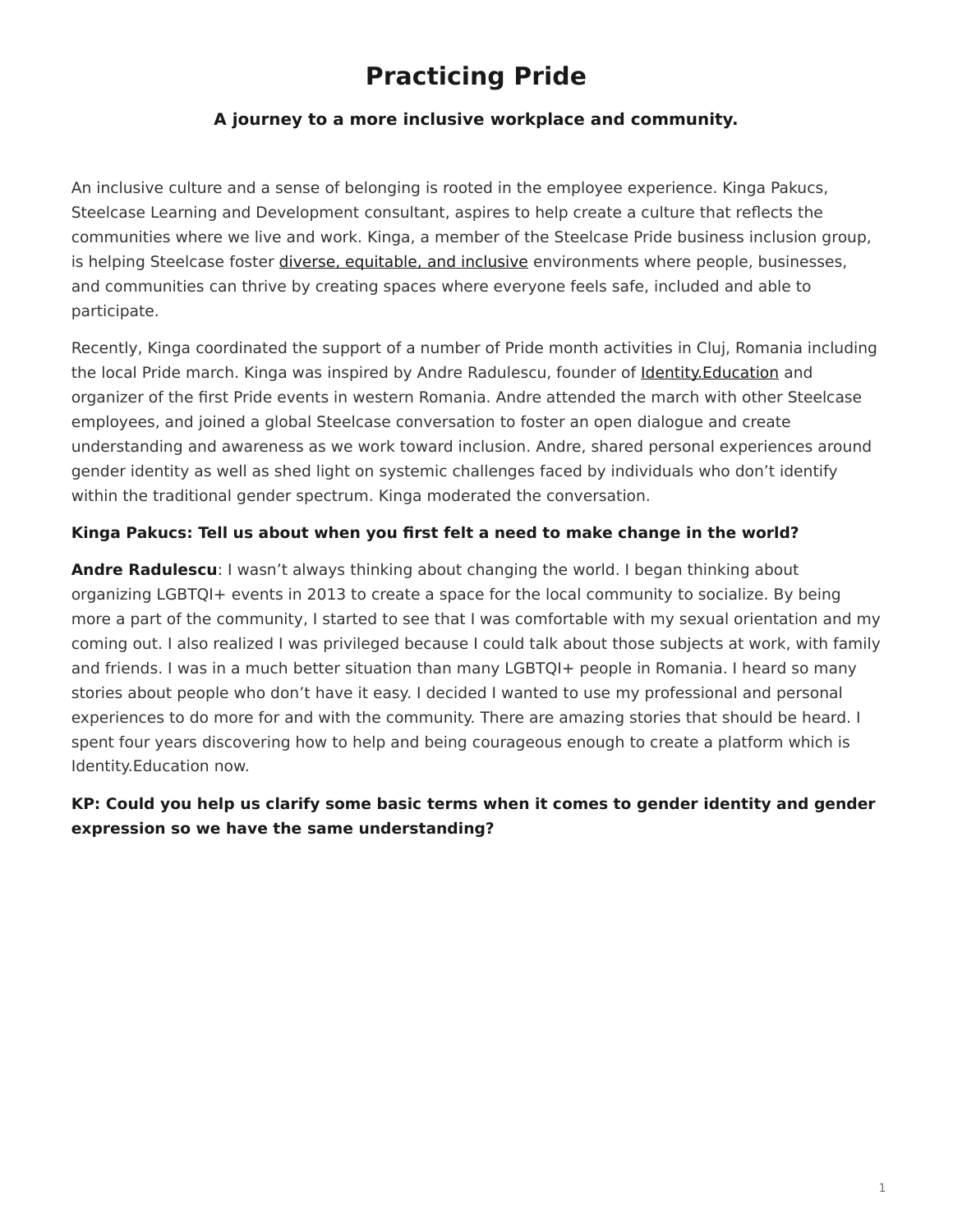**AR**: Of course, I'll do my best to share definitions of some common terms. Gender identity is the sense of one's own gender. It doesn't equal the sex assigned at birth which can be female, male or intersex. It's how I see, feel and present myself. Gender expression is how this identity is being manifested physically — how I talk, dress, use pronouns and let other people see me. Non-binary people do not identify exclusively as a female or male. They may identify with some characteristics of male and female, neither or different combinations. I am a non-binary person who is agender. Agender means I don't identify with any gender of any combination. There are no words I can find to describe my identity. I understand for some people there is gender. But I just think that's not necessarily for me. Heteronormativity is the assumption that everyone around us is heterosexual and also cisgender (people whose gender identity equals their assigned sex at birth).

## **KP: You live in Romania, speak multiple languages and travel all over the world. How do you handle cultural differences?**

**AR**: I make sure when I'm traveling to do a little bit of research and understand how these terms are used. I listen to people from that region and that specific society to hear how they're using certain terms.

## **KP: It is culturally ingrained in people to use pronouns based on a person's physical appearance. How do you recommend approaching the topic of pronouns?**

**AR**: I definitely listen to how people refer to themselves. Don't assume someone's gender identity. Use general phrasings or start the discussion by introducing yourself. I always start by saying "These are my pronouns." In English, I use they/them. But in Romanian, this is not possible because Romanian is a very gendered language. So it can depend on the language. In email, some people will add it to their signature. It's a very small thing that can make a big difference. Everyone should be encouraged to use pronouns regardless of gender identity. This shows that everyone is working together. It's a mindset shift and helps everyone practice getting used to this.

Companies are making changes too. A global airline recently announced they will use non-gender language on their flights. They are replacing "ladies and gentlemen" with "passengers and guests." Moving toward non-gender expressions can be as simple as rephrasing common language.

#### **KP: What is your relationship with social media when it comes to telling stories?**

**AR**: When I was discovering my identities, there were no words I knew to describe myself. There were no portrayals in mass media. The ones that were there were not favorable. Gender identity didn't exist. The internet and social media allowed me to spend more time with the community. I realized there is nonbinary and agender. It was immediately something that finally described how I feel. There are many people who tell stories in all languages. It's important to know your source and read stories from people who have lived these experiences. Together we can change language and society. We can educate and give space to people who are going through this and whose experience this is.

#### **KP: Can you share suggestions for how to make progress on a more inclusive workplace?**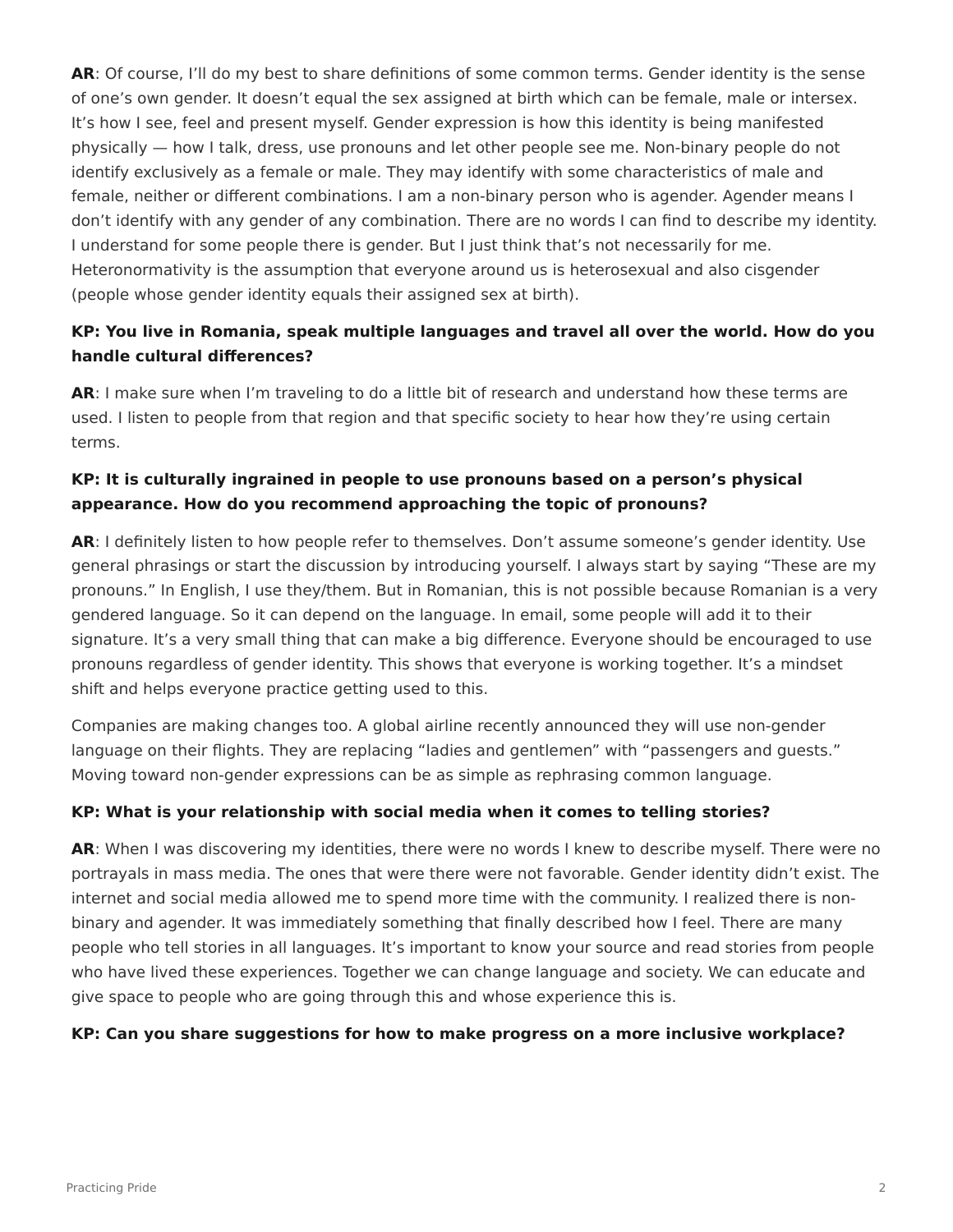**AR**: In some languages like Romanian, gendered notes and messages can go out automatically in email. Instead, you could add a slash in gendered languages to indicate more than one gender. If you have contracts, do you allow for non-binary people who don't use just one pronoun? Or how difficult is it for someone to switch names or gender when it comes to their identification at work or their email address? Do you train people to welcome guests with non-gender terms instead of "Hi, guys" or "Hi, ladies"? You can practice these concepts so that they become a part of your regular conversations. I encourage everyone to practice.

#### **KP: How big a part of your life is your gender identity?**

AR: It starts from the fact that we live in a heteronormative society. It's systemic. When people see me, they only see a difference and it takes a while to integrate that into your language. That's why it is important for our community to tell their stories. Everyone's story is different. My experience coming out as agender is totally different from my colleagues'. Nobody owns anybody else's stories. For me, every time I tell my story about coming out, it's a process. It never gets easy. But that's not all I am. I'm a project manager. I love production and logistics. I'm a powerlifter. I love mangoes and love to cook. We need to make human connections. We all have more than one story.

I encourage people to be informed, check information and not put the responsibility on someone else. This is a shared responsibility. We're doing this together. When you ask a question, do it from a place of kindness and take it from there.

To learn more about Andre Radulescu's organization Identity. Education visit them online. Steelcase designs year-round learning experiences for all employees to foster a culture of inclusion. The Human Rights Campaign Foundation recently honored Steelcase for the eighth time with a perfect score of 100 points on the Corporate Equality Index, designating the company as one of the ["Best Places to Work for](https://www.steelcase.com/press-releases/steelcase-named-best-place-work-lgbtq-equality/) [LGBTQ Equality"](https://www.steelcase.com/press-releases/steelcase-named-best-place-work-lgbtq-equality/) in the U.S. and Mexico.

Andre Radulescu (they/them) is the founder of Identity.Education, a LGBTQI+ NGO, and the organizer of the first PRIDE in the western part of Romania. Andre focuses their work primarily on activism through art and culture and on using storytelling as a tool of change.

Andre is a queer activist and senior project manager with extensive experience in coordinating teams in large scale cultural productions and transnational teams, managing a wide range of stakeholders, from clients to public authorities and volunteers. Personally, Andre is a powerlifter and mango lover.

**[+About Steelcase](https://www.steelcase.com/discover/steelcase/our-company/)**

**[+Customer Care](#page-0-0)**